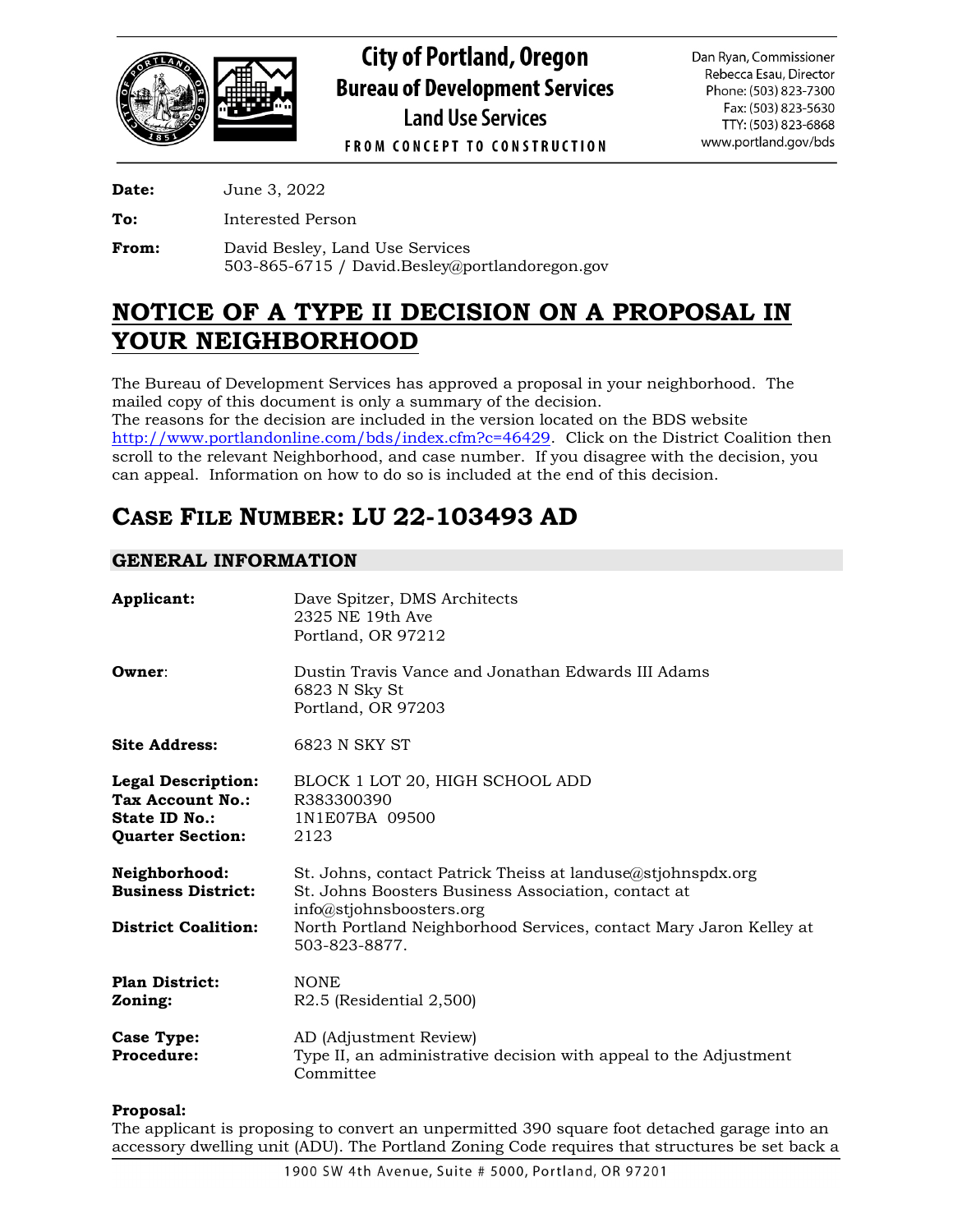minimum of 5 feet from the side lot lines in this zone (Section 33.110.220; Table 110-4). The existing garage is 3 feet from the side (west) lot line. An Adjustment is therefore requested to reduce the minimum side (west) building setback from 5 feet to 3 feet for a garage-to-ADU conversion.

### **Relevant Approval Criteria:**

Adjustment requests will be approved if the review body finds that the applicant has shown that approval criteria A. through F. of Section 33.805.040, Adjustment Approval Criteria, have been met.

# **ANALYSIS**

**Site and Vicinity:** The 4,811 sq.ft. site is located on the north side of N Sky Street, about 150 feet west of the intersection of N Gilbert Avenue and N Sky Street. The site is relatively flat and developed with a 936 sq.ft. single story dwelling and 390 sq.ft. detached garage at the northwest corner of the site. This area is developed primarily with 1-to-2-story single dwelling residences.

**Zoning:** The R2.5 base zone is a single-dwelling zone that is intended to preserve land for housing, and to provide housing opportunities for individual households. Development standards are intended to allow for flexibility of development while maintaining compatibility within the City's various neighborhoods.

**Land Use History:** City records indicate there are no prior land use reviews for this site.

**Agency Review:** A "Notice of Proposal in Your Neighborhood" was mailed **April 6, 2022**. The following Bureaus have responded as follows:

- The Portland Bureau of Transportation responded with no concerns regarding the Adjustment review and included information about Title 17 (Transportation Plan) requirements (Exhibit E.1);
- The Bureau of Environmental Services responded with no concerns regarding the Adjustment review and included information about (Exhibit E.2);
- The Life Safety Review Section of the Bureau of Development Services (BDS) responded with no concerns regarding the Adjustment review, and noted that a Building Permit has been applied for and is currently under review (Exhibit E.3); and
- The Water Bureau responded with no concerns regarding the Adjustment review, and included water meter information (Exhibit E.4).

The following Bureaus have responded with no concerns (Exhibit E.3):

- The Site Development Review Section of BDS; and
- The Fire Bureau.

**Neighborhood Review:** No written responses have been received from either the Neighborhood Association or notified property owners in response to the proposal.

# **ZONING CODE APPROVAL CRITERIA**

## **33.805.040 Adjustment Approval Criteria**

Adjustment requests will be approved if the review body finds that the applicant has shown that approval criteria A. through F. below have been met.

**A.** Granting the Adjustment will equally or better meet the purpose of the regulation to be modified; and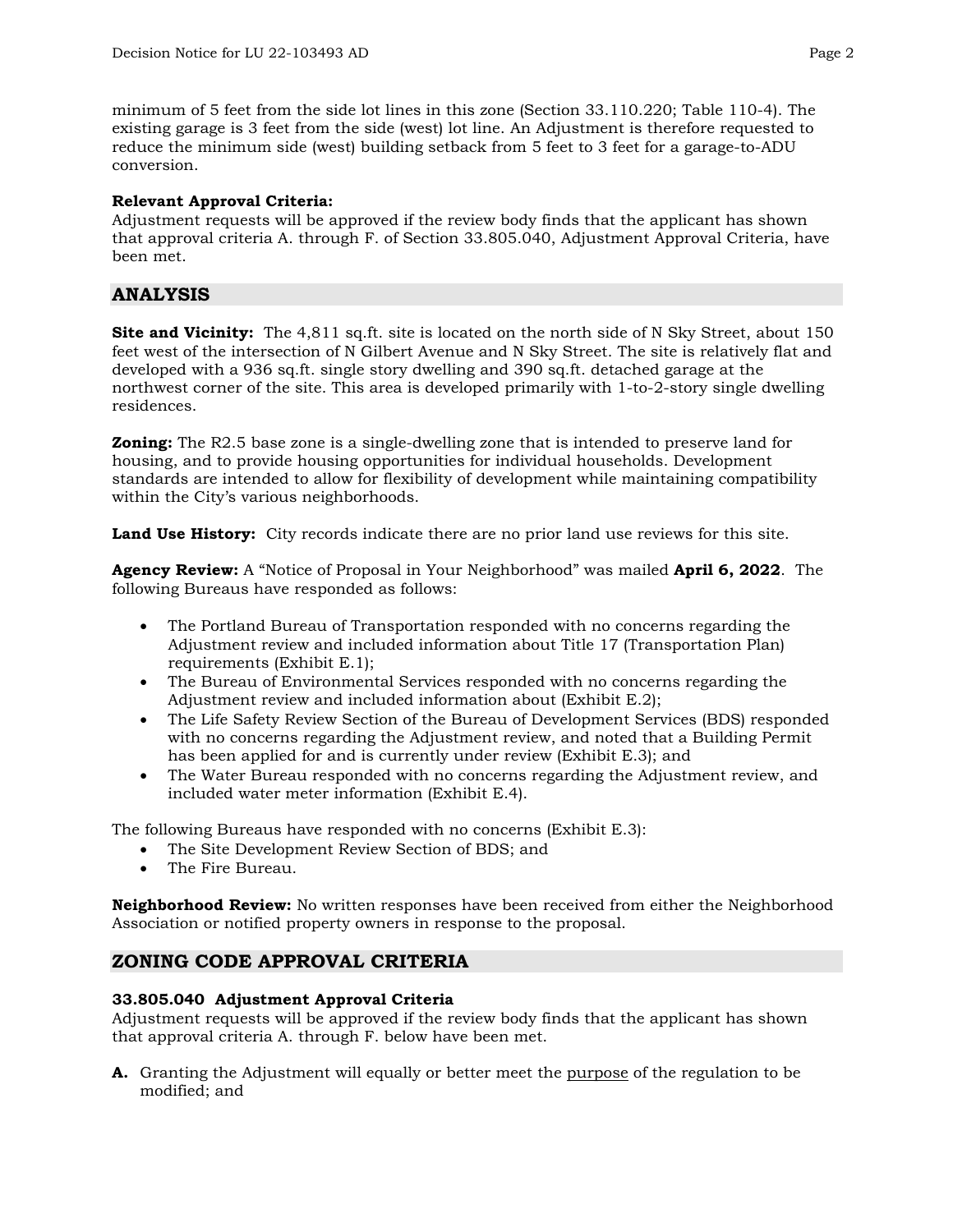**1. Findings:** An Adjustment is requested to reduce the minimum side (west) building setback from 5 feet to 3 feet for a garage-to-ADU conversion. The relevant purpose statement and associated findings are found below:

## *33.110.220 Setbacks*

*The setback regulations for buildings and garage entrances serve several purposes:*

- *They maintain light, air, separation for fire protection, and access for fire fighting;*
- *They reflect the general building scale and placement of houses in the city's neighborhoods;*
- *They promote a reasonable physical relationship between residences;*
- *They promote options for privacy for neighboring properties;*
- *They require larger front setbacks than side and rear setbacks to promote open, visually pleasing front yards;*
- *They provide adequate flexibility to site a building so that it may be compatible with the neighborhood, fit the topography of the site, allow for required outdoor areas, and allow for architectural diversity; and*
- *They provide room for a car to park in front of a garage door without overhanging the street or sidewalk, and they enhance driver visibility when backing onto the street.*

While the proposed ADU has a relatively small footprint  $(24)$  by  $16'-2$ "), it is relatively tall, at 14'-11" due to attic storage. The attic, ranging from 3' to 6' in height, is not a full second story nor will it be occupied. The structure is over 20 feet from the nearest residence to the west (most impacted by the Adjustment request) which will promote a reasonable physical relationship between properties. Because of this distance and the ADU's location at the northwest corner of the site, light and air will be maintained. No windows are proposed on the western façade of the building, maintaining options of privacy for the neighboring property. The structure itself fits the topography of the site (which is relatively flat in the area proposed) and meets the minimum outdoor area requirement.

Detached accessory structures built within side setbacks are common in this area, including a few structures on N Sky Street. This proposal will therefore be reflective of and compatible with the general building pattern of the area, as well as the building scale and placement of residences, including ADUs, in this neighborhood.

The Fire Bureau has reviewed the request for reduced building setbacks and offered no concerns with regards to separation for fire protection, or access for fire fighting.

#### *This criterion is met.*

**B.** If in a residential, CI1, or IR zone, the proposal will not significantly detract from the livability or appearance of the residential area, or if in an OS, C, E, I, or CI2 zone, the proposal will be consistent with the classifications of the adjacent streets and the desired character of the area; and

**Findings:** The subject lot is in the R2.5 zone, a residential zone, and is in a neighborhood with primarily 1-to-2-story single dwelling residences. As noted above, detached accessory structures built within side setbacks are common in this area. The proposed ADU, located over 60 feet from the street and over 20 feet to the nearest neighbor to the west, will not detract from the livability or appearance of the residential area.

#### *This criterion is met.*

**C.** If more than one Adjustment is being requested, the cumulative effect of the Adjustments results in a project which is still consistent with the overall purpose of the zone; and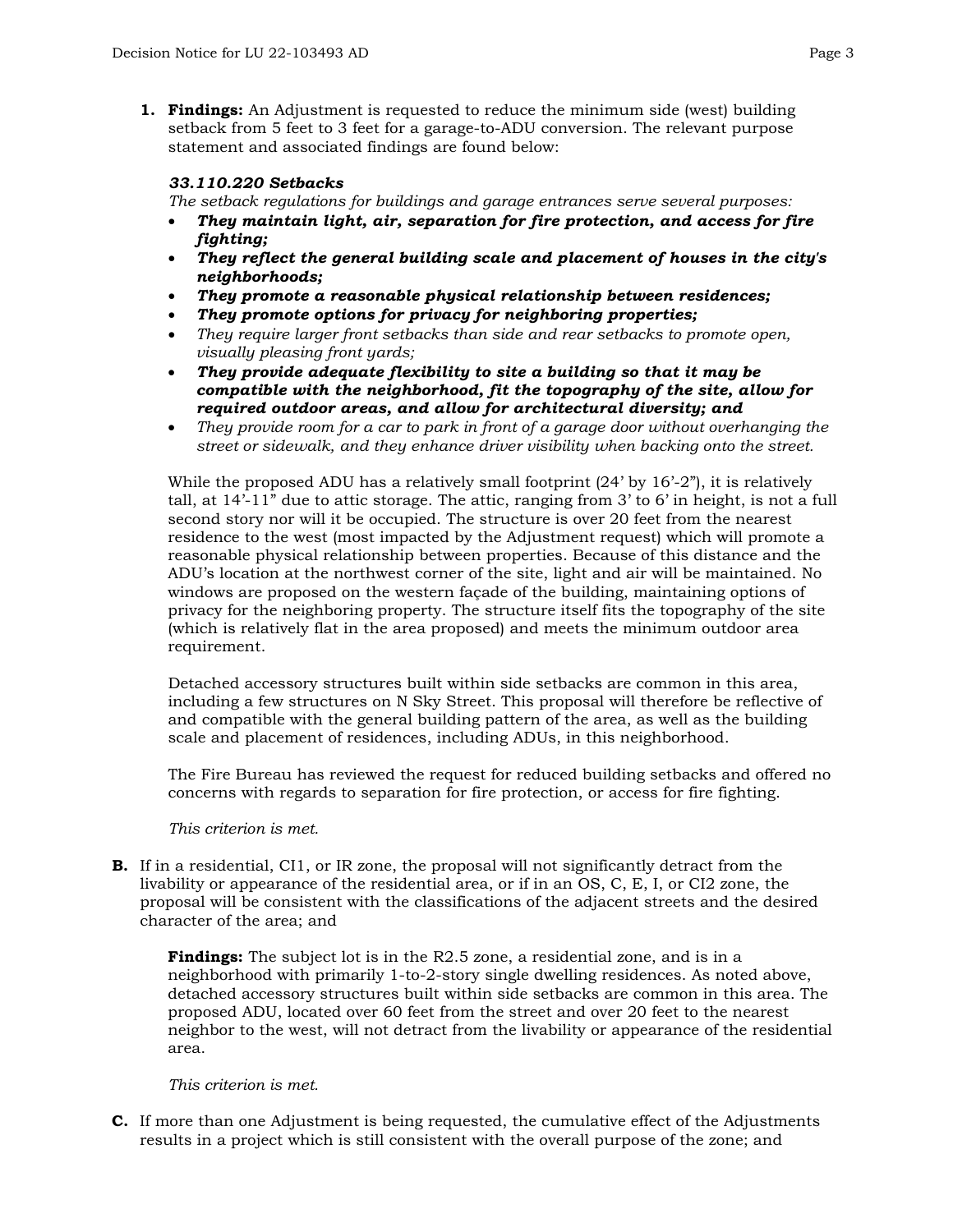**Findings:** Only one Adjustment is being requested; therefore, this criterion is not applicable.

**D.** City-designated scenic resources and historic resources are preserved; and

**Findings:** City designated scenic resources are identified on the Official Zoning Map with a lower case "s" and historic resources are designated by a large dot or as being within the boundaries of a Historic or Conservation district. There are no such resources present on the site; therefore, this criterion is not applicable.

**E.** Any impacts resulting from the Adjustment are mitigated to the extent practical; and

**Findings:** No adverse impacts have been identified for which mitigation would be required.

*This criterion is met.*

**F.** If in an environmental zone, the proposal has as few significant detrimental environmental impacts on the resource and resource values as is practicable;

**Findings:** Environmental overlay zones are designated on the Official Zoning Map with either a lowercase "p" (Environmental Protection overlay zone) or a "c" (Environmental Conservation overlay zone). No environmental zoning is applied to the site; therefore, this criterion is not applicable.

## **DEVELOPMENT STANDARDS**

Unless specifically required in the approval criteria listed above, this proposal does not have to meet the development standards in order to be approved during this review process. The plans submitted for a building or zoning permit must demonstrate that all development standards of Title 33 can be met, or have received an Adjustment or Modification via a land use review prior to the approval of a building or zoning permit.

# **CONCLUSIONS**

The applicant is requesting an Adjustment to reduce the minimum side (west) building setback from 5 feet to 3 feet for a 390 square foot garage-to-ADU conversion While the proposed ADU has a relatively small footprint, it is 14'-11" tall due to attic storage. The structure is over 20 feet from the nearest residence to the west which will promote a reasonable physical relationship between properties. Because of this distance and the ADU's location at the northwest corner of the site, light and air will be maintained. No windows are proposed on the western façade of the building, maintaining options of privacy for the neighboring property. The structure itself fits the topography of the site and meets the minimum outdoor area requirement. Detached accessory structures built within side setbacks are common in this area. The proposed ADU will therefore not detract from the livability or appearance of the residential area.

The proposal meets the applicable approval criteria and should be approved.

# **ADMINISTRATIVE DECISION**

Approval of an Adjustment to reduce the minimum side (west) building setback from 5 feet to 3 feet (Section 33.110.220; Table 110-4) for a 390 square foot garage-to-ADU conversion, per the approved site plans, Exhibits C-1 through C-2, signed and dated May 23, 2022, subject to the following condition: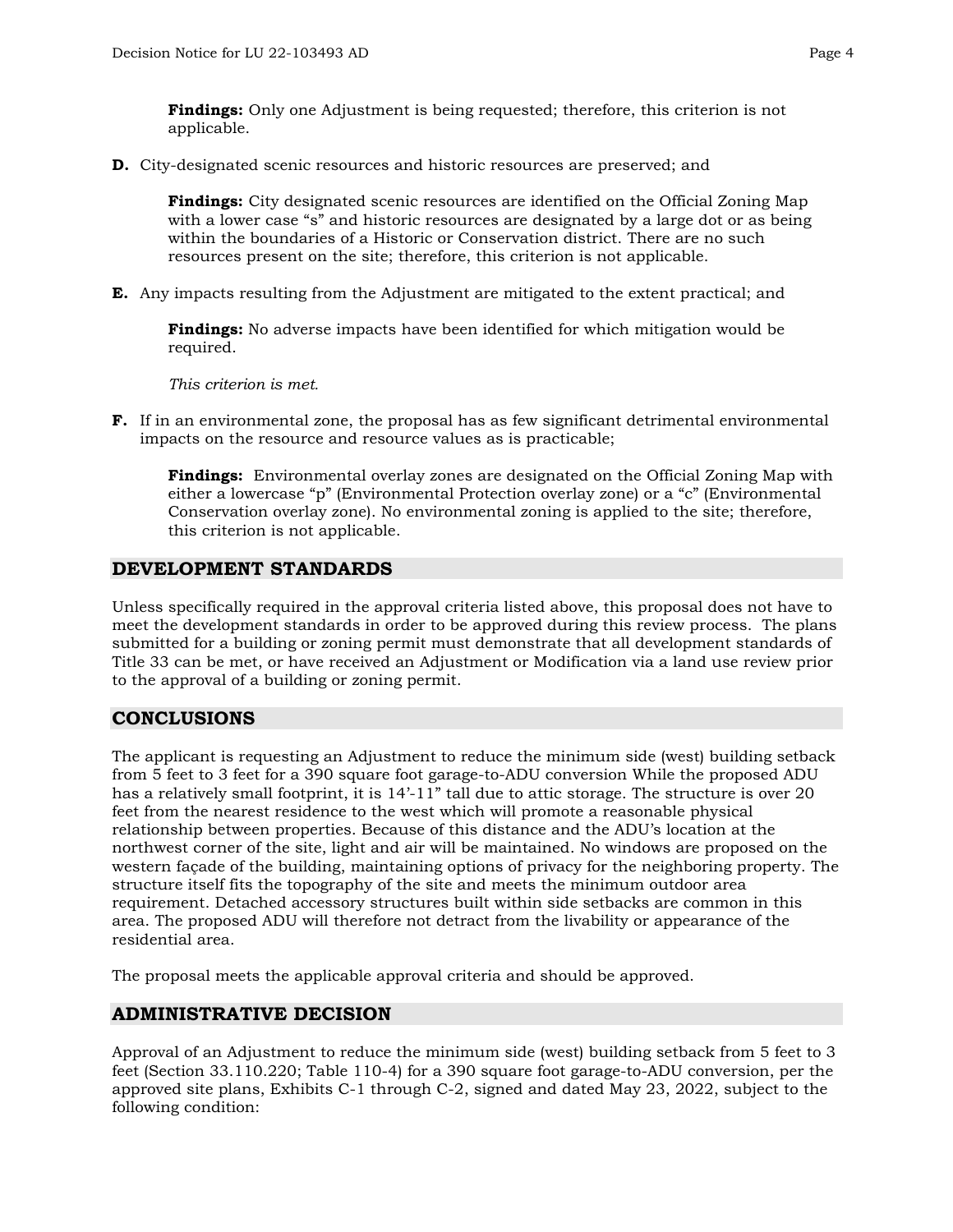A. As part of the building permit application submittal, each of the required site plans and any additional drawings must reflect the information and design approved by this land use review as indicated in Exhibits C.1-C.2. The sheets on which this information appears must be labeled, "Proposal and design as approved in Case File # LU 22-103493 AD. No field changes allowed."

#### **Staff Planner: David Besley**



**Decision rendered by: and the set of the set of May 23, 2022.** 

By authority of the Director of the Bureau of Development Services

### **Decision mailed: June 3, 2022**

**About this Decision.** This land use decision is **not a permit** for development. Permits may be required prior to any work. Contact the Development Services Center at 503-823-7310 for information about permits.

**Procedural Information.** The application for this land use review was submitted on January 13, 2022, and was determined to be complete on April 1, 2022.

*Zoning Code Section 33.700.080* states that Land Use Review applications are reviewed under the regulations in effect at the time the application was submitted, provided that the application is complete at the time of submittal, or complete within 180 days. Therefore this application was reviewed against the Zoning Code in effect on January 13, 2022.

*ORS 227.178* states the City must issue a final decision on Land Use Review applications within 120-days of the application being deemed complete. The 120-day review period may be waived or extended at the request of the applicant. In this case, the applicant did not waive or extend the 120-day review period. Unless further extended by the applicant, **the 120 days will expire on: July 30, 2022.**

#### **Some of the information contained in this report was provided by the applicant.**

As required by Section 33.800.060 of the Portland Zoning Code, the burden of proof is on the applicant to show that the approval criteria are met. The Bureau of Development Services has independently reviewed the information submitted by the applicant and has included this information only where the Bureau of Development Services has determined the information satisfactorily demonstrates compliance with the applicable approval criteria. This report is the decision of the Bureau of Development Services with input from other City and public agencies.

**Conditions of Approval.** If approved, this project may be subject to a number of specific conditions, listed above. Compliance with the applicable conditions of approval must be documented in all related permit applications. Plans and drawings submitted during the permitting process must illustrate how applicable conditions of approval are met. Any project elements that are specifically required by conditions of approval must be shown on the plans, and labeled as such.

These conditions of approval run with the land, unless modified by future land use reviews. As used in the conditions, the term "applicant" includes the applicant for this land use review, any person undertaking development pursuant to this land use review, the proprietor of the use or development approved by this land use review, and the current owner and future owners of the property subject to this land use review.

**Appealing this decision.** This decision may be appealed to the Adjustment Committee, and if appealed a hearing will be held. The appeal application form can be accessed at https://www.portlandoregon.gov/bds/45477. Appeals must be received **by 4:30 PM on June 17, 2022**. **The completed appeal application form must be emailed to [LandUseIntake@portlandoregon.gov](mailto:LandUseIntake@portlandoregon.gov) and to the planner listed on the first page of this**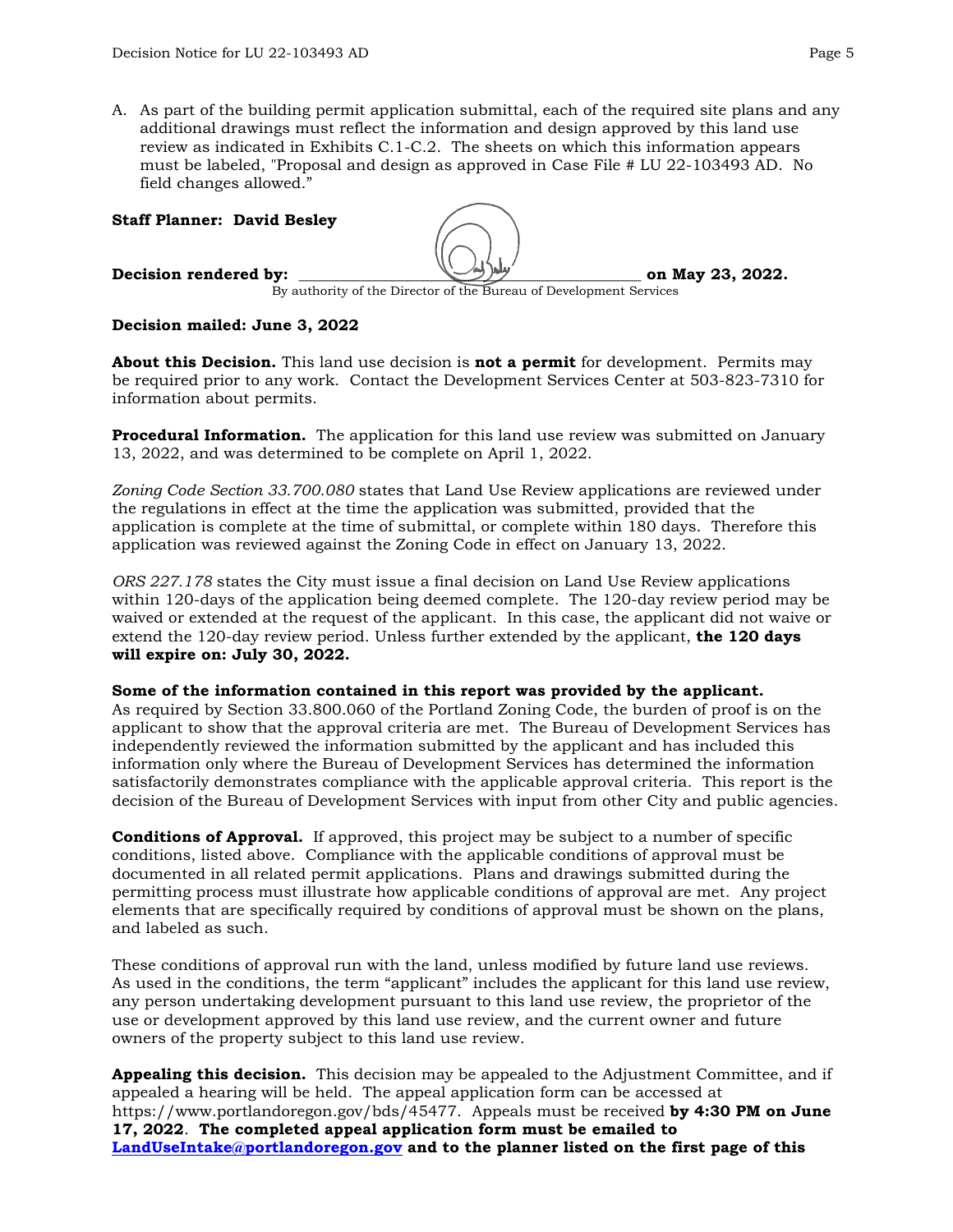**decision.** If you do not have access to e-mail, please telephone the planner listed on the front page of this notice about submitting the appeal application. **An appeal fee of \$250 will be charged**. Once the completed appeal application form is received, Bureau of Development Services staff will contact you regarding paying the appeal fee. The appeal fee will be refunded if the appellant prevails. There is no fee for Office of Community and Civic Life recognized organizations for the appeal of Type II and IIx decisions on property within the organization's boundaries. The vote to appeal must be in accordance with the organization's bylaws. Please contact the planner listed on the front page of this decision for assistance in filing the appeal and information on fee waivers. Please see the appeal form for additional information.

If you are interested in viewing information in the file, please contact the planner listed on the front of this decision. The planner can provide some information over the phone. Please note that only digital copies of material in the file are available for viewing. Additional information about the City of Portland, city bureaus, and a digital copy of the Portland Zoning Code is available on the internet at [https://www.portlandoregon.gov/citycode/28197.](https://www.portlandoregon.gov/citycode/28197)

**Attending the hearing.** If this decision is appealed, a hearing will be scheduled, and you will be notified of the date and time of the hearing. The decision of the Adjustment Committee is final; any further appeal must be made to the Oregon Land Use Board of Appeals (LUBA) within 21 days of the date of mailing the decision, pursuant to ORS 197.620 and 197.830. Contact LUBA at 775 Summer St NE, Suite 330, Salem, Oregon 97301-1283, or phone 1-503-373-1265 for further information.

Failure to raise an issue by the close of the record at or following the final hearing on this case, in person or by letter, may preclude an appeal to the Land Use Board of Appeals (LUBA) on that issue. Also, if you do not raise an issue with enough specificity to give the Adjustment Committee an opportunity to respond to it, that also may preclude an appeal to LUBA on that issue.

#### **Recording the final decision.**

If this Land Use Review is approved the final decision will be recorded with the Multnomah County Recorder.

• *Unless appealed,* the final decision will be recorded after **June 17, 2022** by the Bureau of Development Services.

The applicant, builder, or a representative does not need to record the final decision with the Multnomah County Recorder.

For further information on your recording documents please call the Bureau of Development Services Land Use Services Division at 503-823-0625.

**Expiration of this approval.** An approval expires three years from the date the final decision is rendered unless a building permit has been issued, or the approved activity has begun.

Where a site has received approval for multiple developments, and a building permit is not issued for all of the approved development within three years of the date of the final decision, a new land use review will be required before a permit will be issued for the remaining development, subject to the Zoning Code in effect at that time.

**Applying for your permits.** A building permit, occupancy permit, or development permit may be required before carrying out an approved project. At the time they apply for a permit, permittees must demonstrate compliance with:

- All conditions imposed herein;
- All applicable development standards, unless specifically exempted as part of this land use review;
- All requirements of the building code; and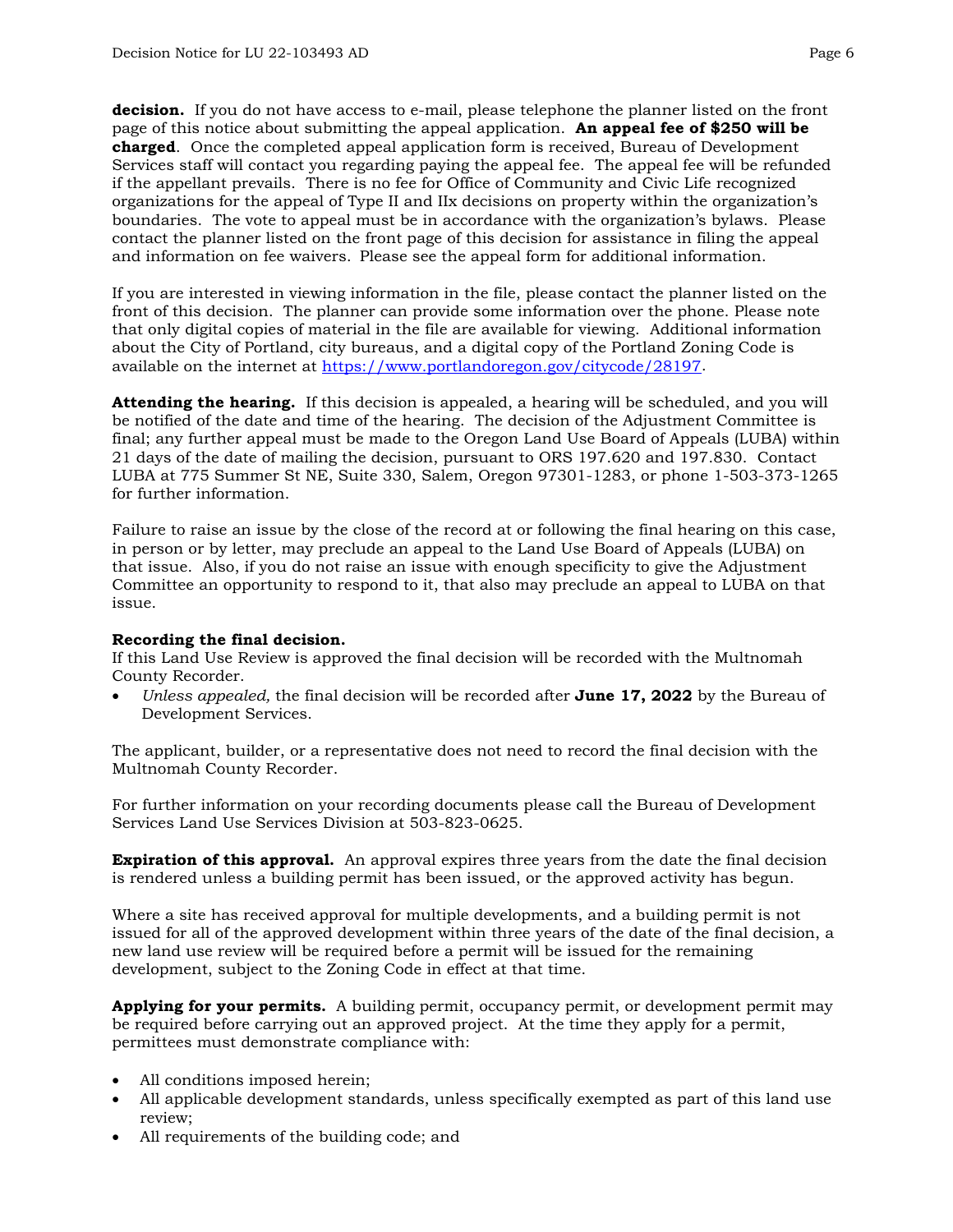• All provisions of the Municipal Code of the City of Portland, and all other applicable ordinances, provisions and regulations of the City.

#### **EXHIBITS** NOT ATTACHED UNLESS INDICATED

- A. Applicant's Statement
- B. Zoning Map (attached)
- C. Plans/Drawings:
	- 1. Site Plan (attached)
	- 2. Building Elevations (attached)
- D. Notification information:
	- 1. Mailing list
	- 2. Mailed notice
- E. Agency Responses:
	- 1. Bureau of Transportation Engineering and Development Review
	- 2. Bureau of Environmental Services
	- 3. Life Safety Section of BDS
	- 4. Water Bureau
	- 5. Bureaus responding with no concerns (Site Development and Fire Bureau)
- F. Correspondence: None
- G. Other:
	- 1. Original LU Application and Receipt
	- 2. Incompleteness determination letter, dated February 9, 2022

**The Bureau of Development Services is committed to providing equal access to information and hearings. Please notify us no less than five business days prior to the event if you need special accommodations. Call 503-823-7300 (TTY 503-823-6868).**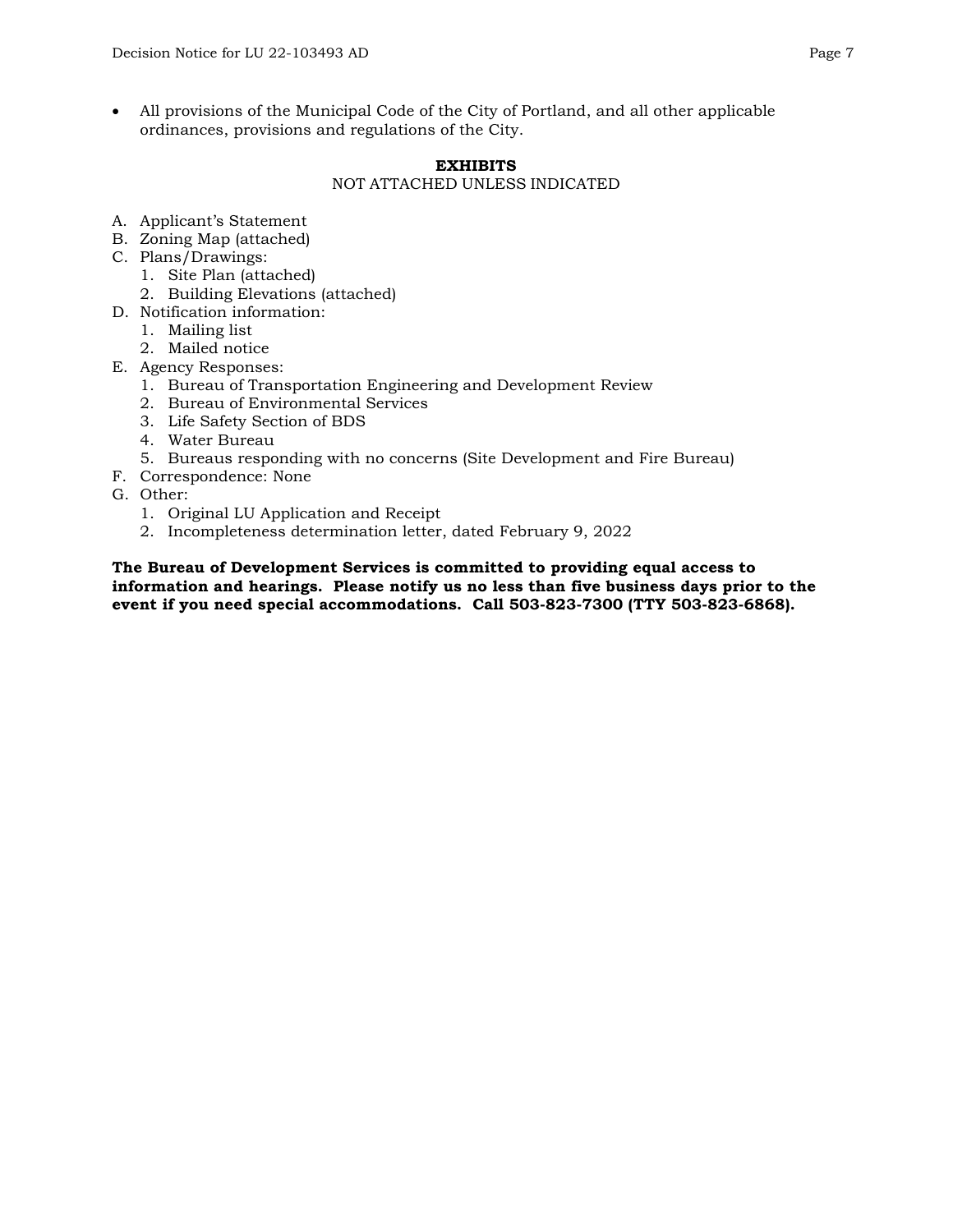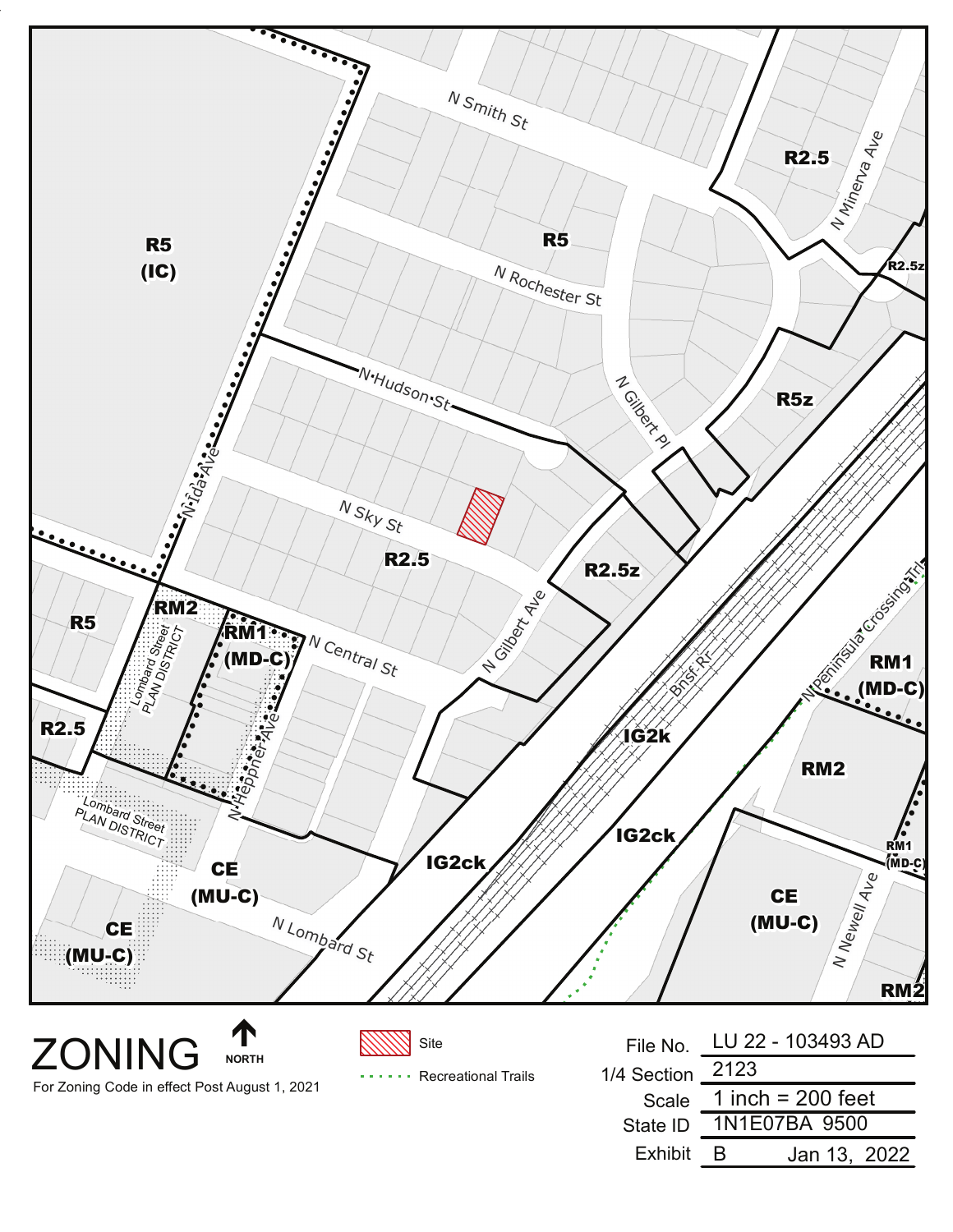